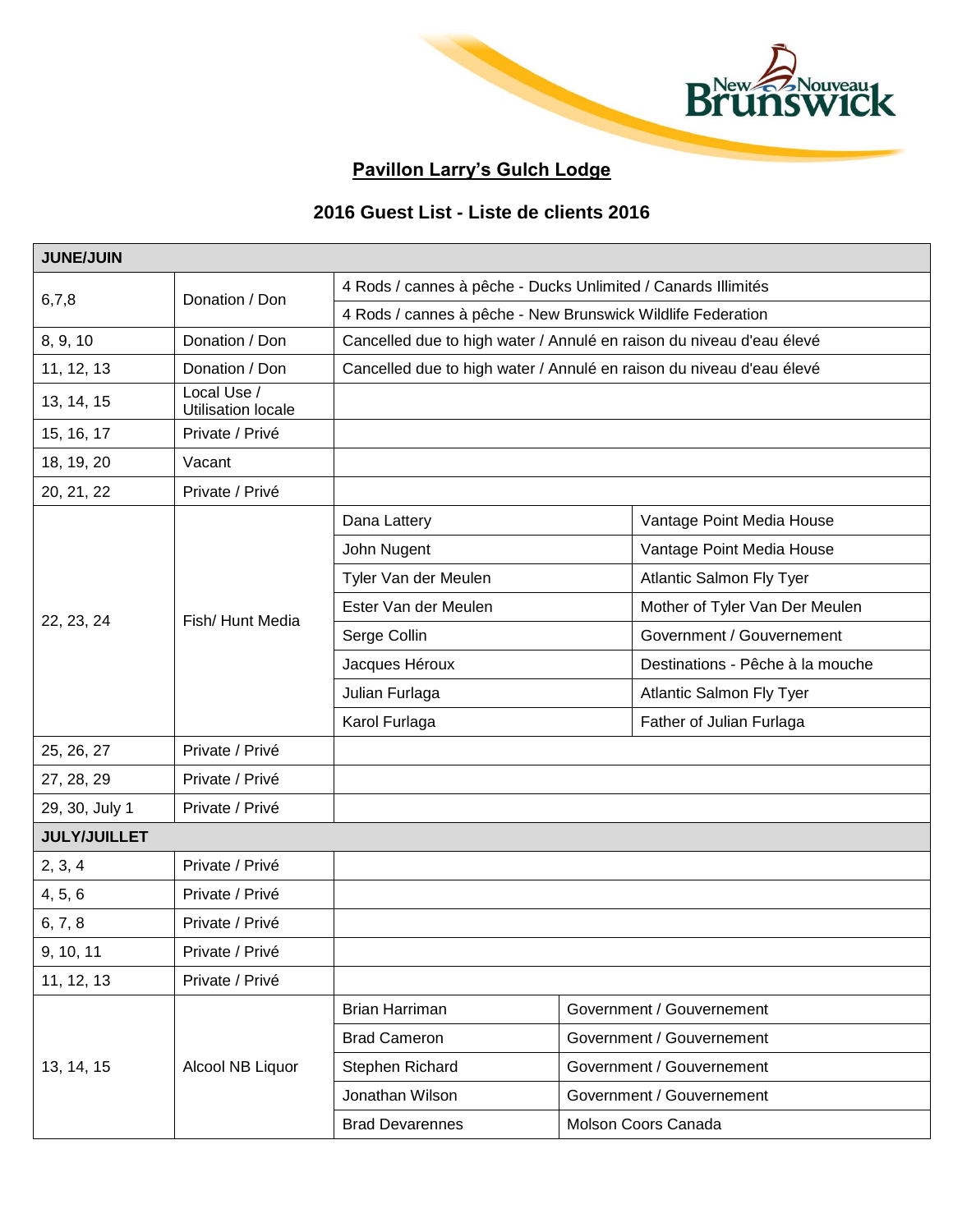|            |                                    | <b>Rick Fitzgerald</b> | Mondia Alliance                                  |  |
|------------|------------------------------------|------------------------|--------------------------------------------------|--|
|            |                                    | Shawn Hiscott          | <b>AMCA Sales and Marketing</b>                  |  |
|            |                                    | Mike Jenkins           | <b>ANBL Board of Directors</b>                   |  |
|            |                                    | Daniel Lavergne        | <b>Treasury Wine Estates</b>                     |  |
|            |                                    | Peter Mielzynski       | PMA Canada                                       |  |
|            |                                    | Massimo Mottura        | <b>Forty Creek Distillery Limited</b>            |  |
|            |                                    | Andrew Oland           | Moosehead Breweries Ltd.                         |  |
|            |                                    | Chad Patterson         | Labatt Breweries of Canada                       |  |
|            |                                    | Ryan Walter            | Heads-up Communications Corp.                    |  |
|            |                                    | Jay Wright             | <b>Constellation Brands Canada</b>               |  |
|            |                                    | Vianney Aubrecht       | Phillipe Danduran                                |  |
| 16, 17, 18 | Vacant                             |                        |                                                  |  |
| 18, 19, 20 | Private / Privé                    |                        |                                                  |  |
|            |                                    | Stephen Lund           | Government / Gouvernement                        |  |
|            |                                    | Jacques Pinet          | Government / Gouvernement                        |  |
|            |                                    | Serge Doucet           | Government / Gouvernement                        |  |
|            |                                    | David Paterson         | General Motors Canada                            |  |
|            |                                    | Mike Watson            | Wazuka Advisory Group                            |  |
|            | Opportunities /                    | Dan Demchuk            | Moss Adams LLP                                   |  |
| 20, 21, 22 | Opportunités NB                    | <b>Garfield Moffat</b> | MacLellan & Moffatt Financial Group of Companies |  |
|            |                                    | Craig Hougen           | Taku Investments Inc                             |  |
|            |                                    | Jim Baumgartner        | Moneris solutions                                |  |
|            |                                    | Dennis Flood           | Scotia Wealth Management                         |  |
|            |                                    | Geoff Flood            | T <sub>4</sub> G                                 |  |
|            |                                    | <b>Charlie Harling</b> | <b>Bell Aliant</b>                               |  |
| 23, 24, 25 | Private / Privé                    |                        |                                                  |  |
| 25, 26, 27 |                                    | <b>Steve Milbury</b>   | Government / Gouvernement                        |  |
|            |                                    | Joel DeWolfe           | Government / Gouvernement                        |  |
|            | Opportunities /<br>Opportunités NB | Mike Rublack           | Government / Gouvernement                        |  |
|            |                                    | Al Dillon              | Government / Gouvernement                        |  |
|            |                                    | Mike Harrison          | Oracle                                           |  |
|            |                                    | Vasili Triant          | LiveOps                                          |  |
|            |                                    | <b>Steve Burns</b>     | <b>Bulletproof Solutions</b>                     |  |
|            |                                    | <b>Bill Said</b>       | Scotia Bank                                      |  |
|            |                                    | Kirby Tremblay         | Greenergy Fuels Canada                           |  |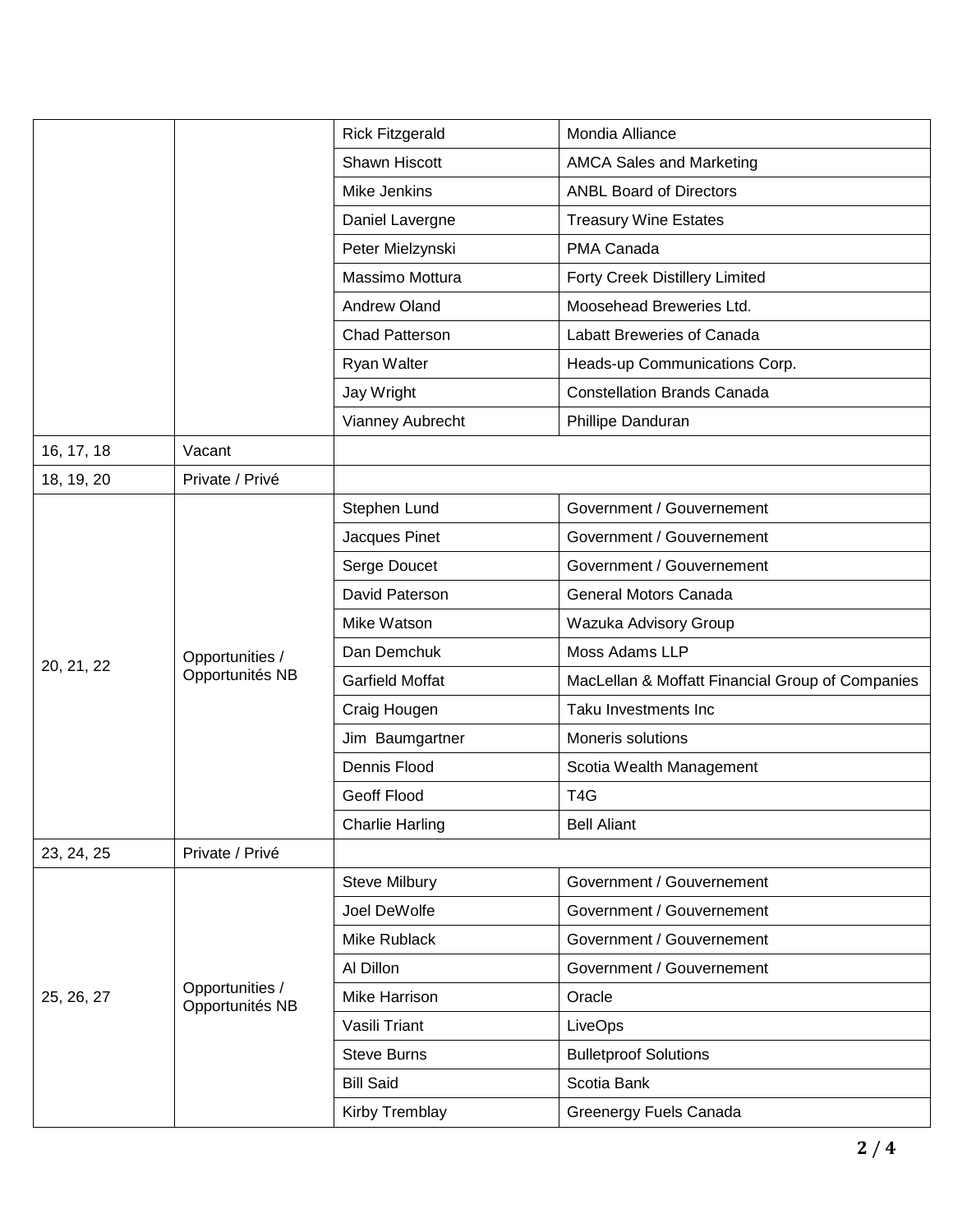|             |                                                                               | Xavier Arbour                                                        | <b>BAE Systems Projects Itd</b>    |  |
|-------------|-------------------------------------------------------------------------------|----------------------------------------------------------------------|------------------------------------|--|
|             |                                                                               | Samer Bishay                                                         | Iristel                            |  |
|             |                                                                               | <b>Denis Desrosiers</b>                                              | Sentinel Systems                   |  |
|             |                                                                               | Gerry Verner                                                         | Innovatia                          |  |
|             | Opportunities /<br>Opportunités NB                                            | Serge Doucet                                                         | Government / Gouvernement          |  |
|             |                                                                               | Stephen Lund                                                         | Government / Gouvernement          |  |
|             |                                                                               | <b>Rick Lloyd</b>                                                    | Government / Gouvernement          |  |
|             |                                                                               | Jim Gourlay                                                          | SaltScapes                         |  |
|             |                                                                               | <b>Glenn Squires</b>                                                 | Pacrim                             |  |
|             |                                                                               | Damon Goodwin                                                        | Aspen Pharmacare Canada Ltd        |  |
|             |                                                                               | <b>Bernie Swarbrick</b>                                              | Maritime Iron                      |  |
| 27, 28, 29  |                                                                               | <b>Guy Richard</b>                                                   | <b>Estate Financial Inc.</b>       |  |
|             |                                                                               | <b>Graham Shaddick</b>                                               | Shadcom                            |  |
|             |                                                                               | <b>Keith Parlee</b>                                                  | Apex Industries                    |  |
|             |                                                                               | Rejean Boudreau                                                      | <b>Roy Consultations</b>           |  |
|             |                                                                               | Marcus deWinter                                                      | Altantra                           |  |
|             |                                                                               | Durck deWinter                                                       | Atlantic Canada, Bird Construction |  |
|             |                                                                               | Glenn Robertson                                                      | <b>Gordon Food Service</b>         |  |
| 30, 31, 1   | Private / Privé                                                               |                                                                      |                                    |  |
| AUGUST/AOÛT |                                                                               |                                                                      |                                    |  |
| 1, 2, 3     | Private / Privé                                                               | Cancelled due to low water / Annulé en raison du faible niveau d'eau |                                    |  |
| 3, 4, 5     | Private / Privé                                                               | Cancelled due to low water / Annulé en raison du faible niveau d'eau |                                    |  |
| 6, 7, 8     | Vacant                                                                        | Low water / Faible niveau d'eau                                      |                                    |  |
| 8, 9, 10    | Vacant                                                                        | Low water / Faible niveau d'eau                                      |                                    |  |
| 10, 11, 12  | Donation / Don                                                                | Cancelled due to low water / Annulé en raison du faible niveau d'eau |                                    |  |
| 13, 14, 15  | <b>NB Resident's Draw</b><br>Tirage d'un séjour<br>pour résidents<br>du N.-B. | <b>Reid Beck</b>                                                     |                                    |  |
|             |                                                                               | <b>Christine Breau</b>                                               |                                    |  |
|             |                                                                               | <b>Alfred Cormier</b>                                                |                                    |  |
|             |                                                                               | <b>Fabien Desjardins</b>                                             |                                    |  |
|             |                                                                               | Shane Kennedy                                                        |                                    |  |
|             |                                                                               | Dennis Livingstone                                                   |                                    |  |
|             |                                                                               | Ian MacKinnon                                                        |                                    |  |
|             |                                                                               | Rino Roy                                                             |                                    |  |
| 15, 16, 17  | Vacant                                                                        | Low water / Faible niveau d'eau                                      |                                    |  |
| 17, 18, 19  | Private / Privé                                                               | Low water / Faible niveau d'eau                                      |                                    |  |
|             |                                                                               |                                                                      |                                    |  |